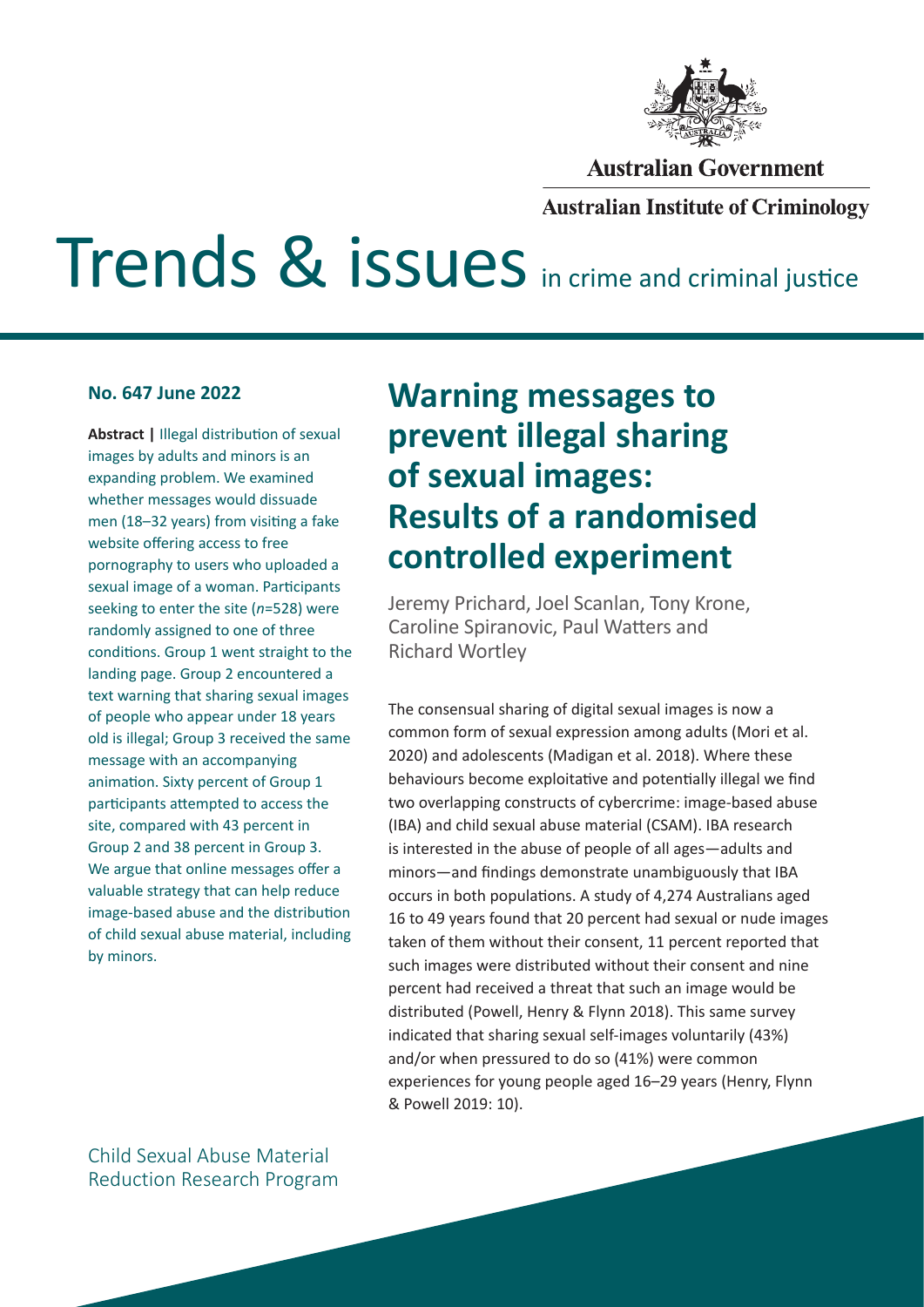Similarly, self-report survey studies have indicated that 38 percent of Australian youths aged 13–15 years have sent an image of a sexual nature of themselves to others (Lee et al. 2015), six percent aged under 18 years have sent a sexual image of another person without that person's consent (Crofts et al. 2015), and 15 percent of women aged 15–17 years have experienced IBA (Office of the e-Safety Commissioner 2017a).

IBA may also constitute CSAM where the person depicted in an image is, or appears to be, a minor. The IBA–CSAM overlap might occur where, for example, an 18-year-old adult photographs their 16-year-old sexual partner. However, the production and distribution of CSAM by offenders who are themselves minors is a rapidly expanding problem (see Dodge & Spencer 2018; Falligant, Alexander & Burkhart 2017; Lewis 2018; McNeish & Scott 2018). CSAM can be generated by minors in different contexts (see Office of the e-Safety Commissioner 2017a, 2017b). These include, but are not limited to, the filming of sexual assaults (eg Robinson 2006), non-consensual filming during consensual sex, covert image production (eg 'upskirting'), and 'selfies' of solo sex acts, nudity or sexual posing (Wolak et al. 2018). Some self-generated material can be produced and consensually shared with one individual (eg a boyfriend) but then non-consensually shared with others. In other situations, minors can be coerced or blackmailed into supplying self-generated CSAM to another person.

Responding to these behaviours is a difficult task for government and non-government agencies. Determining the boundary between criminal and non-criminal behaviour is not always simple. Despite being sexual in nature, material generated or shared by minors might not constitute CSAM at law (Lee et al. 2013: 34–36). Nor indeed is such activity necessarily harmful (see Lee et al. 2015). There may also be an age-related bar to prosecution, such as instances where children under the age of criminal responsibility generate or share CSAM. These situations may require responses from health and welfare agencies and schools. Where an offence can be proven, there is a broad range of potential offending behaviour—from minor offences through to egregious acts of sexual cruelty requiring nuanced justice system responses.

The generation or sharing of CSAM by minors can result in significant psychological distress for the young people depicted in the material and their families (Office of the e-Safety Commissioner 2017b; regarding adult IBA victims see Gassó, Mueller-Johnson & Gómez-Durán 2021). A compounding factor is that the material can be uploaded to open websites—'revenge porn' sites, Facebook, Snapchat, Reddit, Twitter, Tumblr and so forth (Belton & Hollis 2016; Office of the e-Safety Commissioner 2017a). On the open internet, minor-generated CSAM can be accessed by members of paedophilic subcultures, stimulating the CSAM market more broadly. By way of example, of 153 offenders investigated by the Australian Federal Police for CSAM offending, seven percent possessed CSAM images that were produced in a school setting (Krone et al. 2017: 46).

While we have good estimates of the prevalence of IBA, the amount of CSAM produced or shared by Australian minors is difficult to quantify. However, the scale of the problem is potentially very large. At the 2016 Census, the nation had approximately 880,000 people aged between 12 and 17 years (Australian Bureau of Statistics 2016a). Teenaged Australians had a higher rate of internet access than any other age group in 2016–17 (Australian Bureau of Statistics 2016b). A range of factors have been identified that put young people at an increased risk of offending online. However, it is the opportunity to offend provided by modern technology—namely common access to digital cameras and the ease of uploading material to the internet—that is widely regarded as one of most salient factors (Quayle & Koukopoulos 2019; Wortley & Smallbone 2012).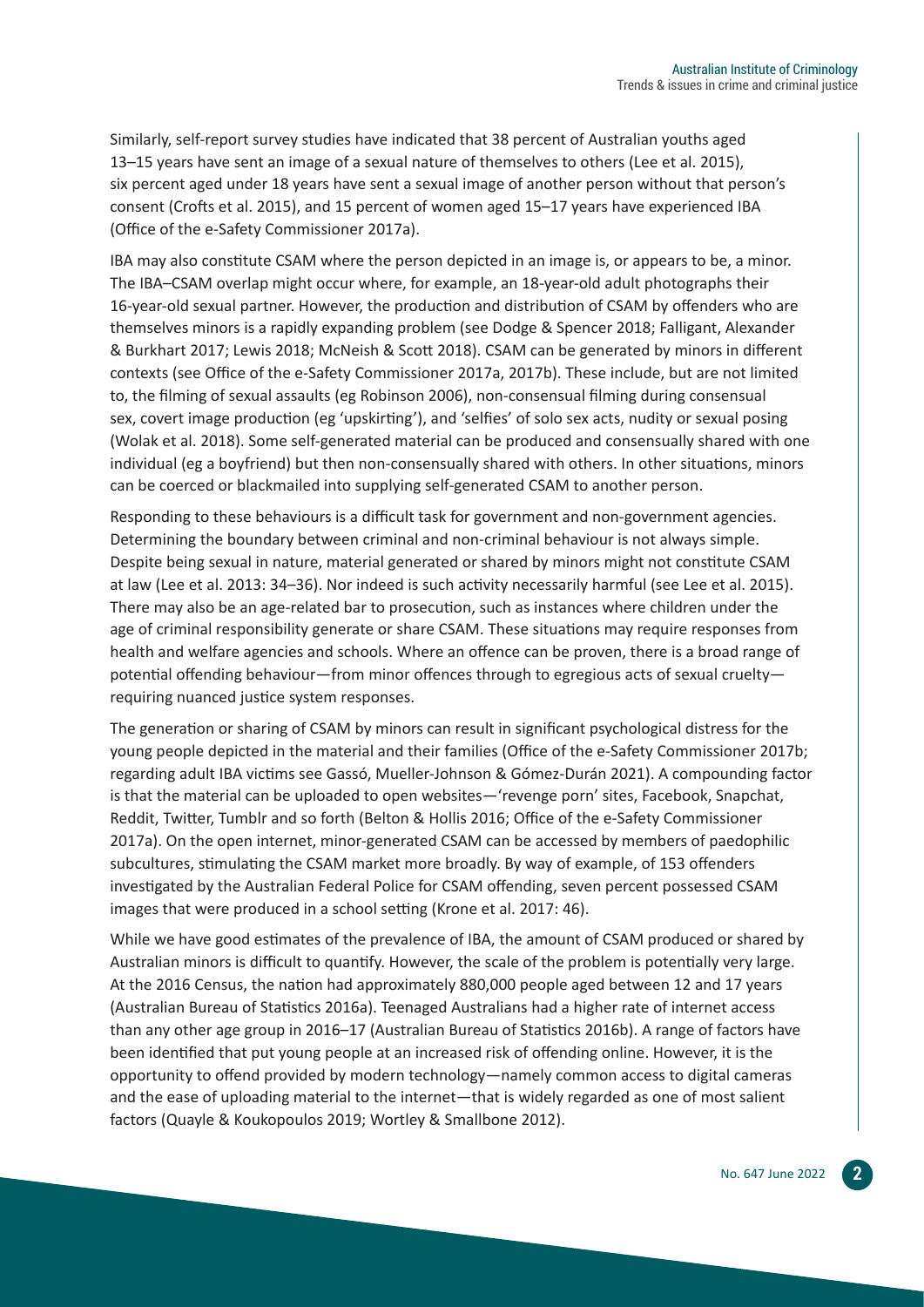## **Warning messages as a prevention strategy**

While IBA and CSAM are inherently internet-based phenomena, it is critical to recognise the relevance of scientific research examining how people respond to messages in the real 'offline' world. This research, now many decades old, shows that 'hard-copy' messages can mitigate hazards in everyday life arising from motor vehicles, industrial machinery, poisons, pharmaceuticals, foodstuffs and so on.

Importantly, research has repeatedly demonstrated that the effectiveness of messages is greatly influenced by how they are designed. Table 1 lists design features that increase the likelihood of compliance.

#### **Table 1: Features of message-design that influence human decision-making**

Messages are more likely to influence decision-making when they:

- attract attention;
- are clear and concise:
- impart explicit information about specific hazards, potential harms, and what to do to avoid harm;
- are believable;
- come from a credible source;
- match the degree of danger to specific colours;
- match the degree of danger to alert symbols like '!'; and
- match the degree of danger to signal words like 'caution' or 'warning'.

#### See Haddad et al. 2020; Prichard et al. 2022

This evidence base has largely been ignored by crime prevention literature to date. Nonetheless, studies have demonstrated that messages can work to varying degrees. For instance, postal letters have been shown to be potentially useful in reducing insurance fraud (Blais & Bacher 2007) and tax evasion (Coleman 2007) and protecting victims of online fraud (Cross 2016).

Regarding online warning messages, several studies indicate that internet users are prepared to heed warnings about hazardous online behaviours related to: perpetrating cyber-attacks (Testa et al. 2017); piracy (Ullman & Silver 2018); exposure to malware (Haddad et al. 2020); online gambling (Caillon et al. 2021; Gainsbury et al. 2015); pro-anorexia websites (Martijn et al. 2009); and disclosing personal information (Carpenter et al. 2018). While more research is needed to understand what individual factors might increase or decrease the likelihood of compliance with online messages, it is relevant to note findings from Zaikina-Montgomery's (2011) study. She found that warning messages could dissuade users from viewing legal pornography. However, an age difference was observed with respect to the warning that 'police may be called', which adolescent participants rated as less effective than did adult participants. One explanation offered for this result was that adolescents were more tech-savvy and consequently less inclined to believe that warning (Zaikina-Montgomery 2011: 228).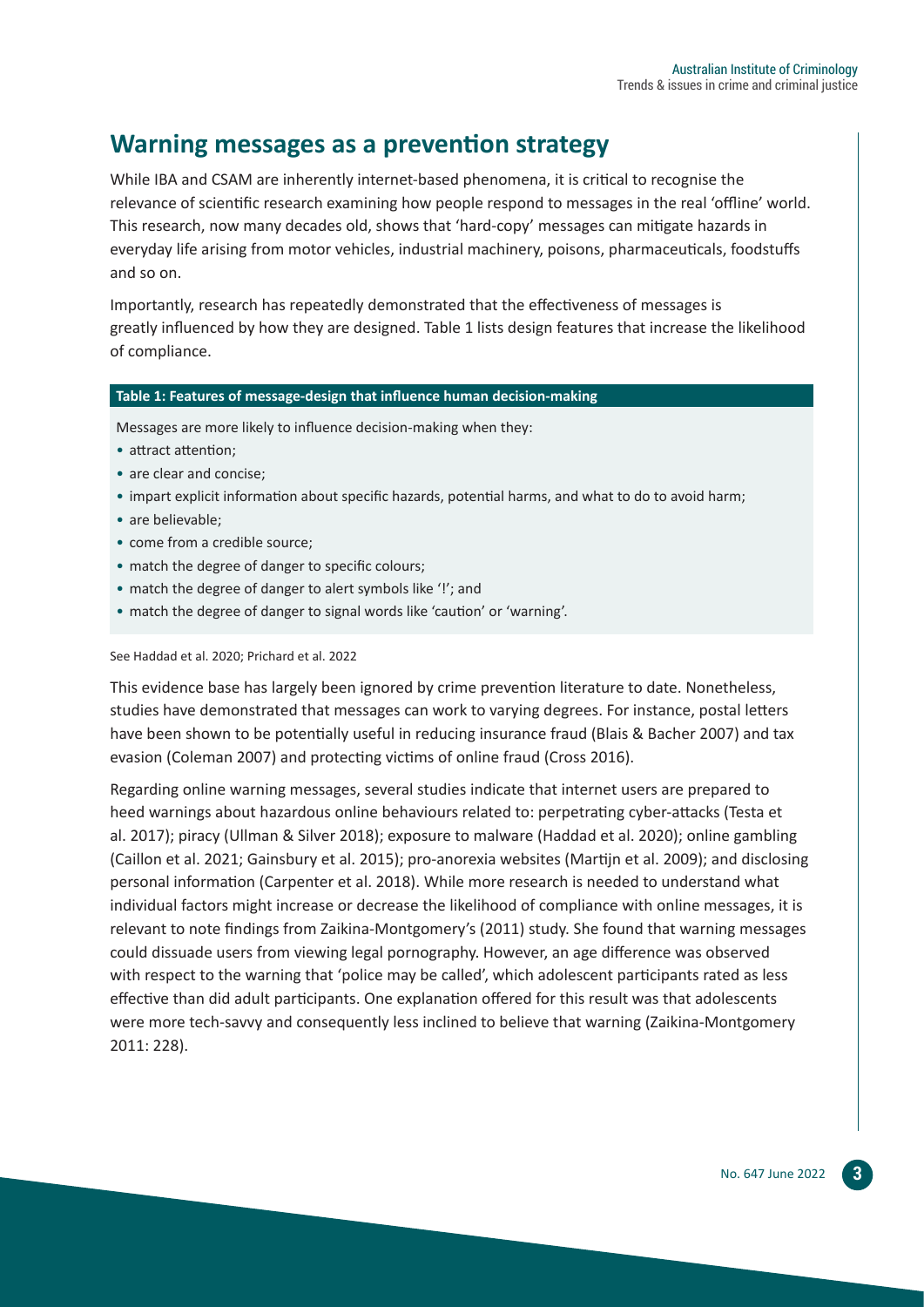#### **Messages to reduce the viewing of CSAM**

Increasing attention has been given to automated online messages as a means of delivering information about CSAM in a targeted fashion to internet users who have just commenced offending or might be at risk of commencing offending (Prichard et al. 2019). Recommendations to investigate online messages have drawn on theoretical models found in health (Quayle & Koukopoulos 2019) and crime science (Wortley & Smallbone 2012).

Law enforcement agencies have trialled CSAM warnings. They are also used by internet companies (eg Google 2020; see further Prichard et al. 2022). To date the main focus has been on messages intended to dissuade users from viewing, accessing or downloading CSAM. We recently established that online messages can dissuade users from viewing material that eroticises adult–minor sex acts (Prichard et al. 2022). This experiment was a precursor to the study presented below, so the following details are relevant to note.

We subcontracted a commercial agency to design a men's fitness website targeting young adult men which we refer to as 'GetFit'. Like other 'honeypot' studies (eg Testa et al. 2017), we developed this website to covertly observe the behaviour of anonymous internet users. Among real advertisements, we included a fake advert for 'barely legal' pornography, which we used as a proxy for CSAM for legal and ethical reasons (see Prichard et al. 2022). Users who clicked on this advert were randomly allocated to either a control group, who received no message, or one of two experimental groups who received different types of warning messages. The messages purported to come from the administrators of the GetFit website. The messages were designed to incorporate the features presented in Table 1 (above). However, it is important to note that the messages in this initial study did not include any images or animation.

Nearly three-quarters of the control group (73%, *n*=100) attempted to enter the 'barely legal' website. In contrast, only 50 percent of the experimental groups who received a message about police monitoring (*n*=81) or criminal laws (*n*=99) entered the site. These differences were statistically significant and meaningful. The findings were interpreted as supporting situational crime prevention literature, which has argued:

- increasing the perceived risks associated with any offence will reduce the likelihood of the offending behaviour (Clarke 2017); and
- online CSAM warning messages will be effective because they can reach potential offenders at the moment they contemplate offending (Wortley & Smallbone 2012).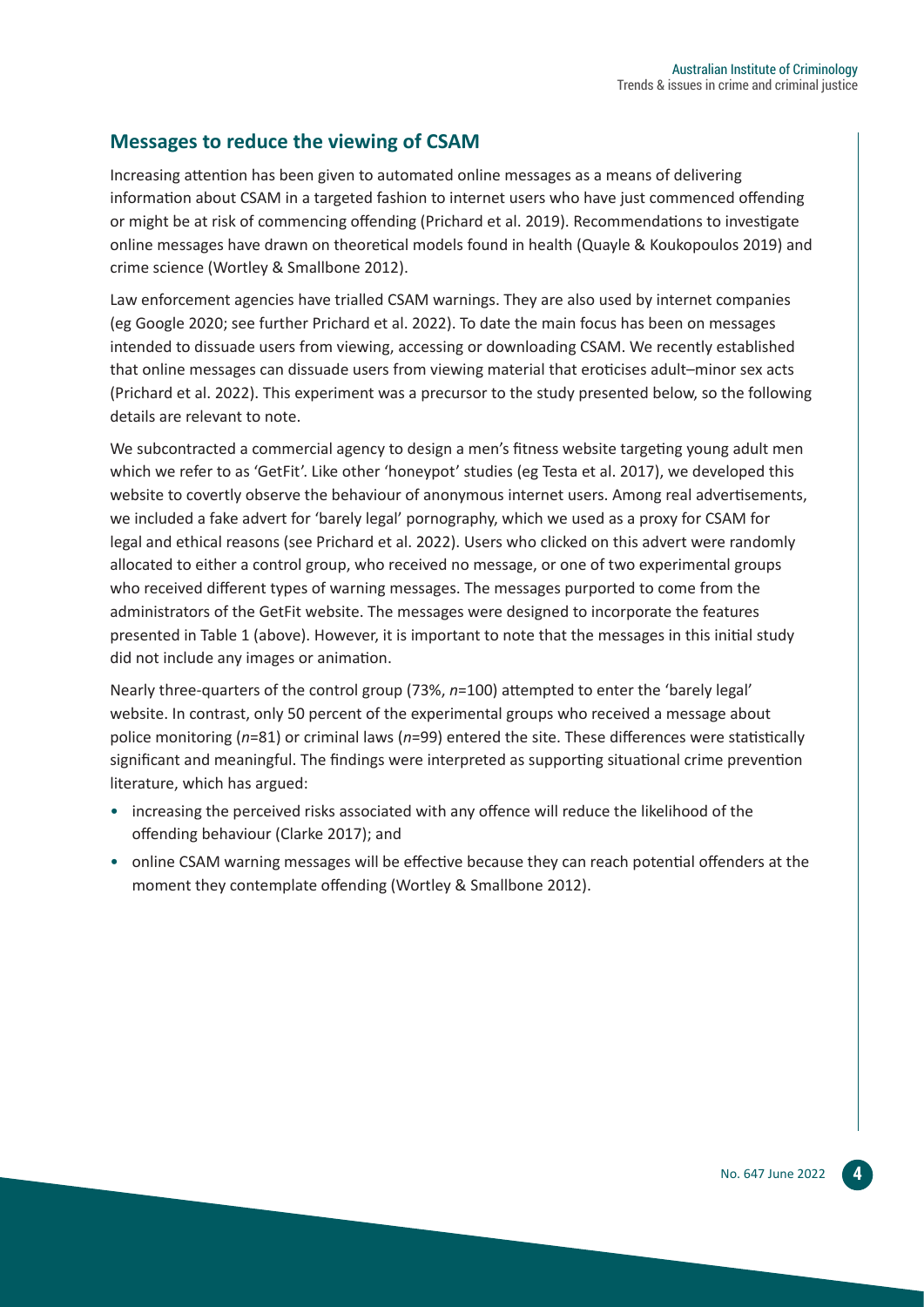# **Testing online messages to prevent image sharing**

The current study was conducted in collaboration with the Office of the eSafety Commissioner. The primary aim was to test whether automated messages can dissuade young men from uploading sexual images of women to pornographic websites. As outlined earlier, from a public policy perspective, we were particularly interested in the problem of image sharing by minors. However, as explained below, experimental research on minors was not feasible, and so our target sample primarily comprised males between 18 and 32 years old, some of whom may, for example, be considering uploading images of their underaged girlfriends. Nevertheless, we believe that lessons can be learned from this study more generally about the use of warning messages to prevent the sharing of CSAM by both adults and minors.

A secondary aim was to explore whether a message containing animated graphics would be more effective than a message containing static text alone. We hypothesised that the animated message would be more effective on the basis that congruent text and visuals have been found to enhance attention to and recall of warning messages (see, for example, Lochbuehler et al. 2018).

#### **Design and procedure**

We conducted a double-blind randomised controlled experiment with naïve participants who visited the GetFit website between 26 August 2019 and 30 March 2020. For this experiment we presented advertisements for a fake pornography website—referred to in this article as Swap My Babe (SMB) which purported to offer users free access to pornography if they uploaded their own sexual image of a woman: 'upload your sexiest real pic, free instant access'. These advertisements were designed by our commercial partner and simulated advertisements used by real pornography companies.

Users who clicked on the advert were allocated to control or experimental conditions. Allocation was made using Mersenne Twister, a randomisation algorithm. The control group did not receive an online message and therefore could proceed directly to the fake landing page of the SMB website. The landing page was also designed by our commercial partner and mimicked the landing pages of real pornography sites. It provided users with the option of 'exiting' (navigating to the previous GetFit page) or 'entering', which triggered a message after a five-second delay from SMB: 'Sorry! We're undergoing routine maintenance. Please check back shortly.'

Experimental groups were presented with one of two messages. The text presented in both messages stated: 'It's a crime to share sexual images of people who look under 18. Visit esafety.gov.au to find out more.' Message A contained only static text, as depicted below in Figure 1. Message B combined the text with a nine-second 2D animation depicting a male character uploading a sexual image online and then being arrested.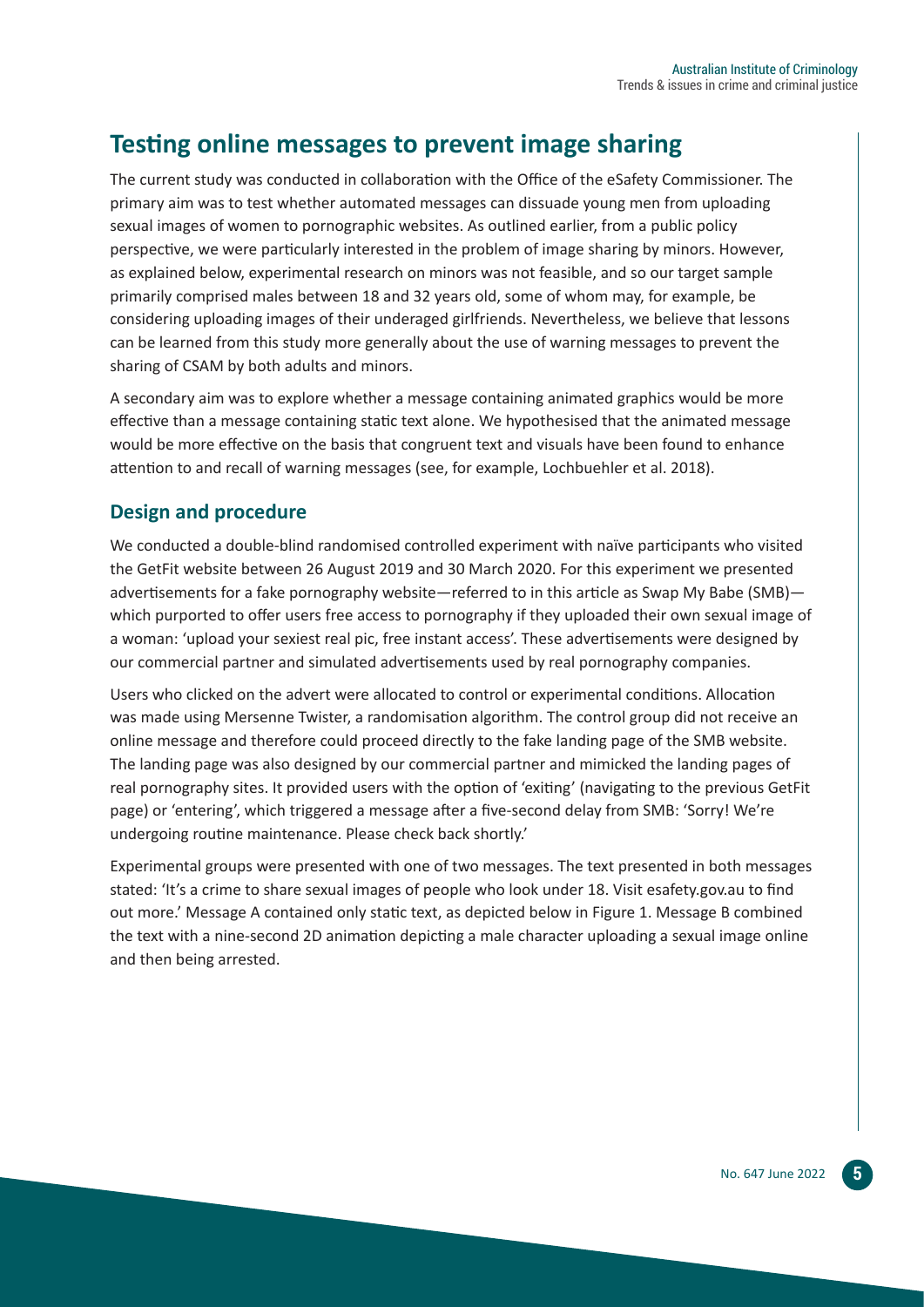

Both messages indicated that the text was endorsed by the Office of the e-Safety Commissioner. Compliance with the evidence base on message design was achieved by ensuring our messages were clear, concise and believable; originated from a credible source; and contained an alert symbol (!) and a signal word ('warning'; see Table 1). Our messages covered participants' entire browser screen regardless of the type of device used. We also ensured that participants had to interact with the message in order to remove it (eg by clicking 'exit').

#### *Authenticity and cybersecurity*

Several steps were taken to ensure that the messages appeared authentic even to tech-savvy participants. This was clearly important for perceived believability, without which the experiment could fail. But it was equally imperative for cybersecurity—that is, to reduce the risk of cyber attacks against the GetFit website.

The bottom of the messages contained a small logo for a fictitious software package called WebArmour. Curious users who clicked on this logo were directed to the fake landing page of WebArmour, which explained that the software was used by websites to increase cybersecurity by scanning, blocking or displaying warnings on outbound links.

As described in greater detail previously (Prichard et al. 2022), we also:

- used different servers in Australia and overseas to maintain GetFit, the SMB landing page, the SMB advertisements, and the WebArmour landing page; and
- ensured that GetFit and SMB were only accessible through SSL, using certificates issued by trusted third parties, as opposed to non-SSL sites, which lack any proof of authenticity.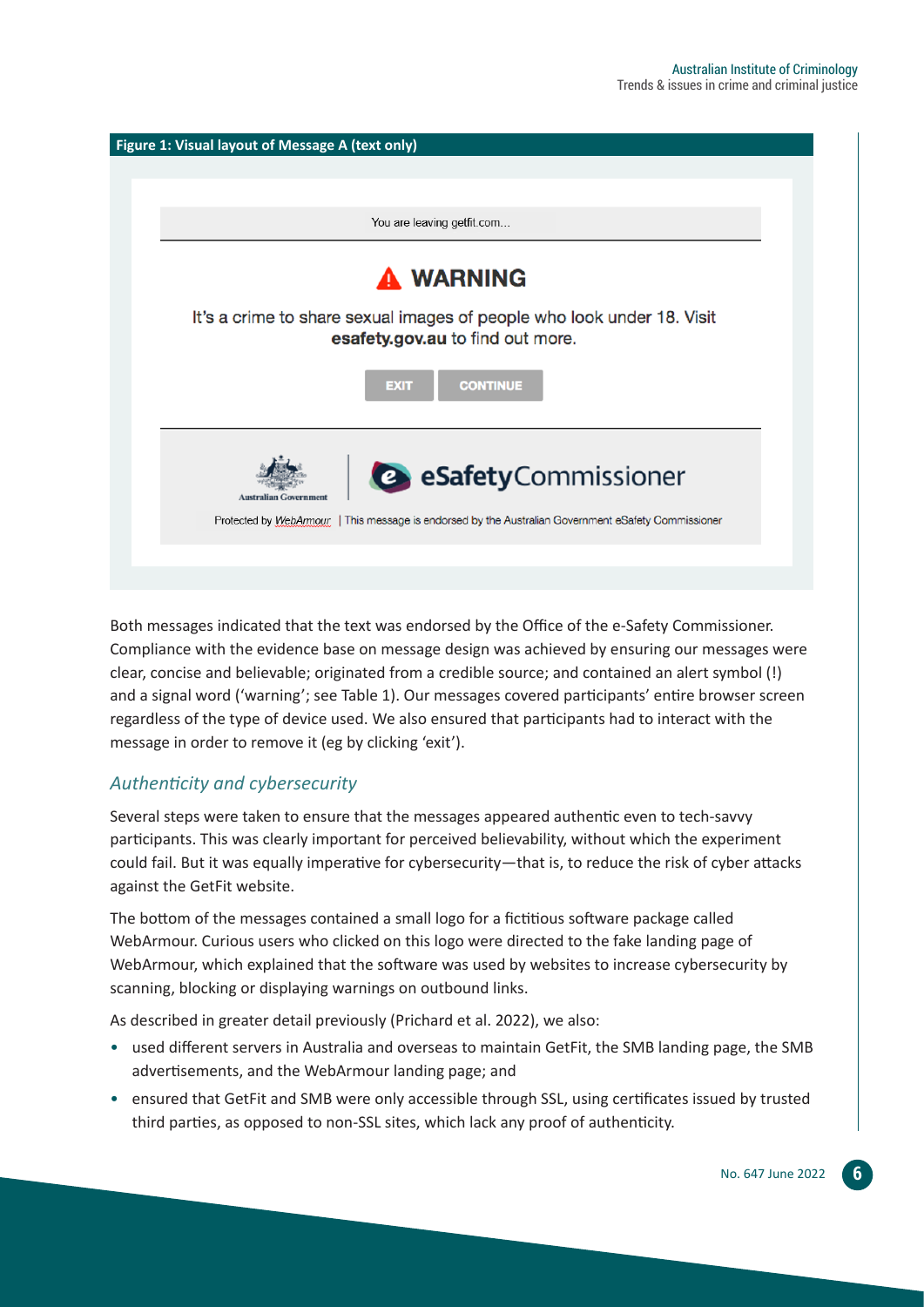#### *Recruitment*

The experiment aimed to achieve high ecological validity by covertly observing users' behaviour without their knowledge. For legal and ethical reasons we could not recruit individuals under the age of 18 years. Social media advertising was used to attract English-speaking Australian men aged 18–22 years to the GetFit website, although internet users could take other routes to the website (eg organic searches). By targeting men only we both simplified the design brief for our commercial partner and increased the chance that the limited funds we spent on advertising would achieve a sufficient sample size (since men are more likely than women to use pornography; Rissel et al. 2017).

#### *Outcome measures*

Google Analytics provided metrics about the numbers of visitors to GetFit, their pathway to the site, and their behaviour at the site. We gathered the IP addresses of the participants who clicked on the SMB advert. No other information was gathered about the participants. With respect to our research questions, we measured whether participants attempted to 'enter' the SMB website landing page. With this information we created a dichotomous dependent variable, *desistance*.

We deleted repetitions of IP addresses through manual checking and excluded records identified as bots. These procedures mitigated the risk of double-counting and ensured that each IP address represented a real individual. Double-counting may have occurred if the same participant clicked on the SMB advert from different IP addresses (eg home and work). On the other hand, since one IP address can be used by multiple users, it is also feasible that we eliminated unique participants from the study.

#### *Ethics*

This research was approved by the University of Tasmania human research ethics committee (#H0012409). In accordance with international principles governing human research, despite the fact that the research involved covert observation, the study was conducted for the public benefit and it involved a low risk of causing distress to participants. We employed strategies to protect participants' anonymity, including isolated secure storage of IP addresses (for further details, see Prichard et al. 2022). No illegal behaviour was observed. In designing the SMB advertisements and landing page, our commercial partner purchased non-pornographic images of certified adult models from a registered company. In all images the models appeared to be adults and appeared to consent to the photography, for example by taking the photograph themselves, or facing the camera.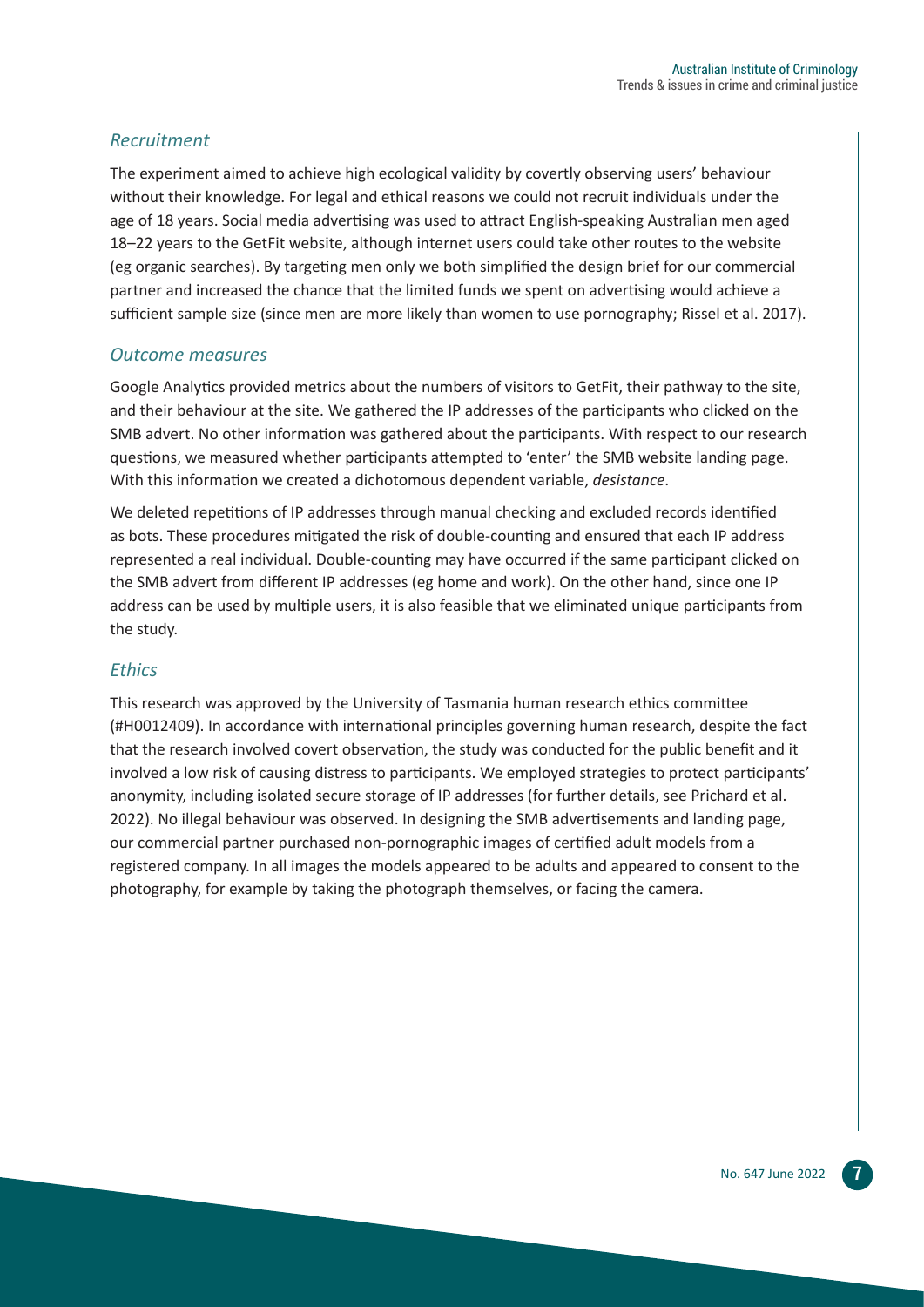# **Results**

Metrics provided through Google Analytics indicate that during the seven months that the experiment was conducted GetFit was visited from 28,902 unique IP addresses. Most of these IP addresses probably related to single individuals, although we cannot discern how many visitors may have used more than one IP address (eg by visiting the site at work and later at home). Traffic to GetFit primarily originated through paid social media advertising (62%) and organic searches (ie via search engine queries; 33%). The remainder came from miscellaneous routes, such as shared links (5%).

As detailed below, of the many thousands of visitors to GetFit we recorded 528 clicks on the SMB advertisements from unique IP addresses after repeat entries and non-human agents (eg bots) were excluded. This number represents 1.83 percent of all GetFit visitors, which by industry standards is a good click-through rate for web-based display advertisements (eg Irvine 2020). The main weakness of our method is that the demographic profile of the participants is unknown. However, we can conclude with some confidence that the participants were likely to be Australian males aged between 18 and 32 years. This is for two main reasons. First, the social media advertisements targeted Australian men aged 18–22 years, which suggests that approximately 18,000 of the 28,902 visitors (62%) fitted this demographic profile. (We acknowledge, though, that some individuals may lie about their age when they create their social media accounts.)

Second, our commercial partner advised that the organic traffic (33%) was probably mainly made up of the internet users we attracted to the GetFit website in the first experiment (Prichard et al. 2022). The number of visitors in that experiment was estimated to be 29,364. Over 90 percent of these arrived through our social media advertising campaign, in which we targeted Australian men aged 18–30 years. Taking into account that the first experiment started in November 2017—almost two years before the current experiment—we conclude that this 'original' cohort would now be aged between 20 and 32 years.

#### **Desistance**

The behaviour of the 528 participants who clicked on one of the SMB advertisements is presented in Figure 2. 'Desistance' refers to the proportion of participants who did not click 'enter' at the SMB landing page.

Our cell sizes were uneven due to the randomisation algorithm that we employed (a Mersenne Twister): 249 participants in the Message B group compared with 102 in the control. This algorithm ensured that the temporal allocation of a participant to an experimental group or control was independent of all prior allocations, ensuring no sequencing bias. However, the downside of this approach is that it does not guarantee an equal allocation of participants to any particular group. Future studies will use an approach that guarantees sequential randomness as well as equal allocation as far as possible. Of the 102 participants in the control group, 96 arrived at the SMB landing page. Six did not. How this occurred is not clear. This issue is considered further in the *Discussion*.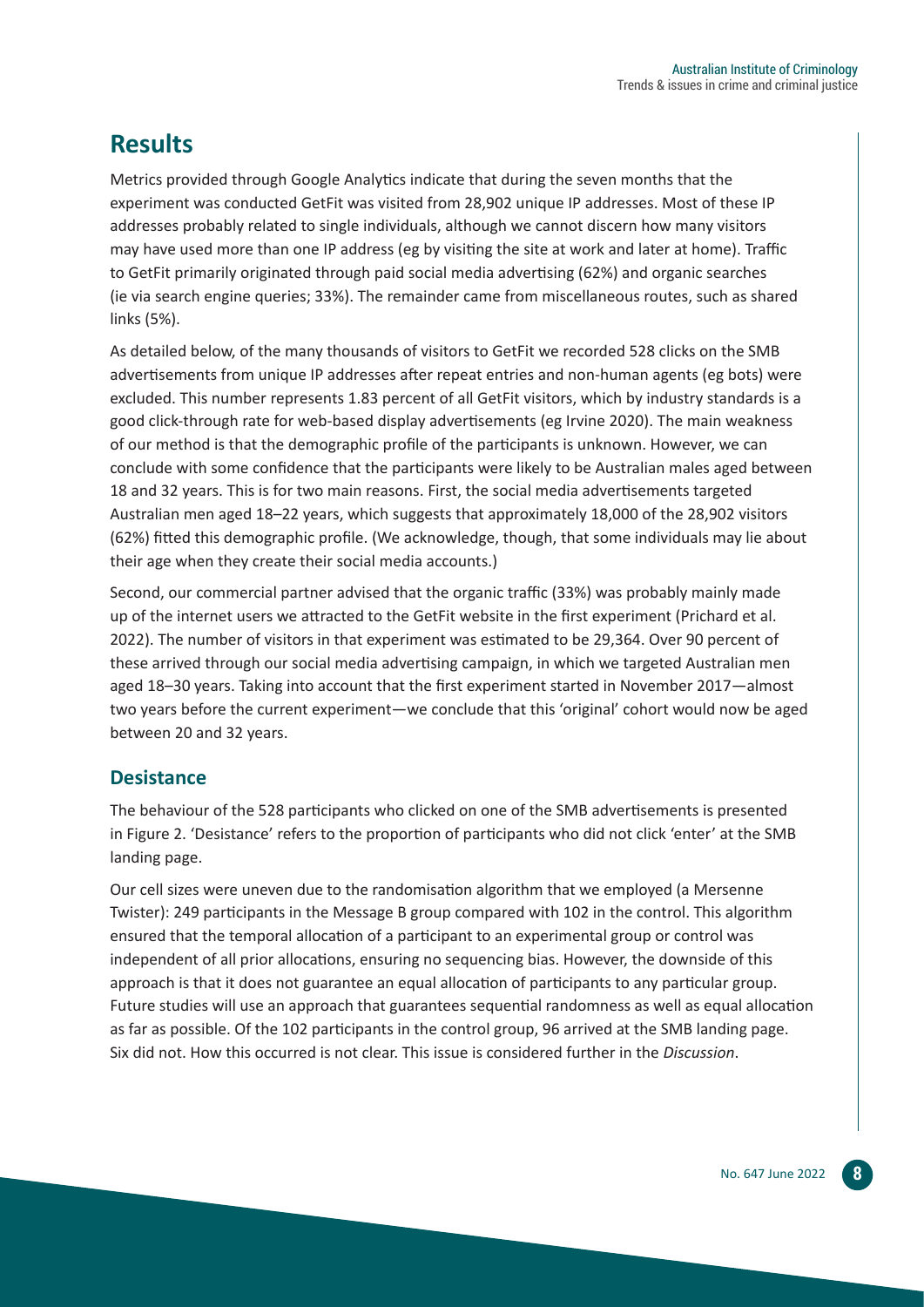

At the SMB landing page 61 members of the control group attempted to gain access to the SMB site by clicking 'enter'. This means that the control desistance rate was 40 percent. The experimental groups had two opportunities for desistance. Their first opportunity was when they received a warning message which prevented them from advancing to the SMB site until they navigated away or confirmed their intention to visit the site. The second opportunity for desistance was—like the controls—at the SMB site. Of the 177 participants who viewed Message A, 98 continued to the SMB landing page and once there 76 clicked 'enter'. In the Message B group (*n*=249), 117 continued to the landing page and 94 clicked 'enter'.

Each of the experimental groups was compared with the control group. Fisher's exact test (1-sided) was applied to determine the statistical significance of differences in the observed proportion of users from each group who did not click 'enter' (ie desistance) on the SMB landing page. (In contrast to chi-square, there is no statistical test value to report when conducting Fisher's exact test.) For Message A and B groups, respective desistance rates were 57 percent and 62 percent. Individual comparisons found that the difference in desistance rates between the control group and Message A group (*p*=0.005, odds ratio (OR)=1.977 (95% confidence interval (CI)=1.205, 3.244)) and Message B group (*p*<0.001, OR=2.453 (95% CI=1.531, 3.931)) were statistically significant.

The effect sizes, as indicated by odds ratios, were small but either exceeded (Message B) or approached (Message A) the minimum threshold (ie OR=2.0) for a difference which is practically meaningful according to Ferguson's (2009) guidelines for the social sciences. In other words, the magnitude of the difference in desistance rates for the control group compared with the two message groups was meaningful. A pairwise comparison of the difference in desistence rate between Message A and B was not significant ( $p=0.16$ ) indicating the messages were equally effective.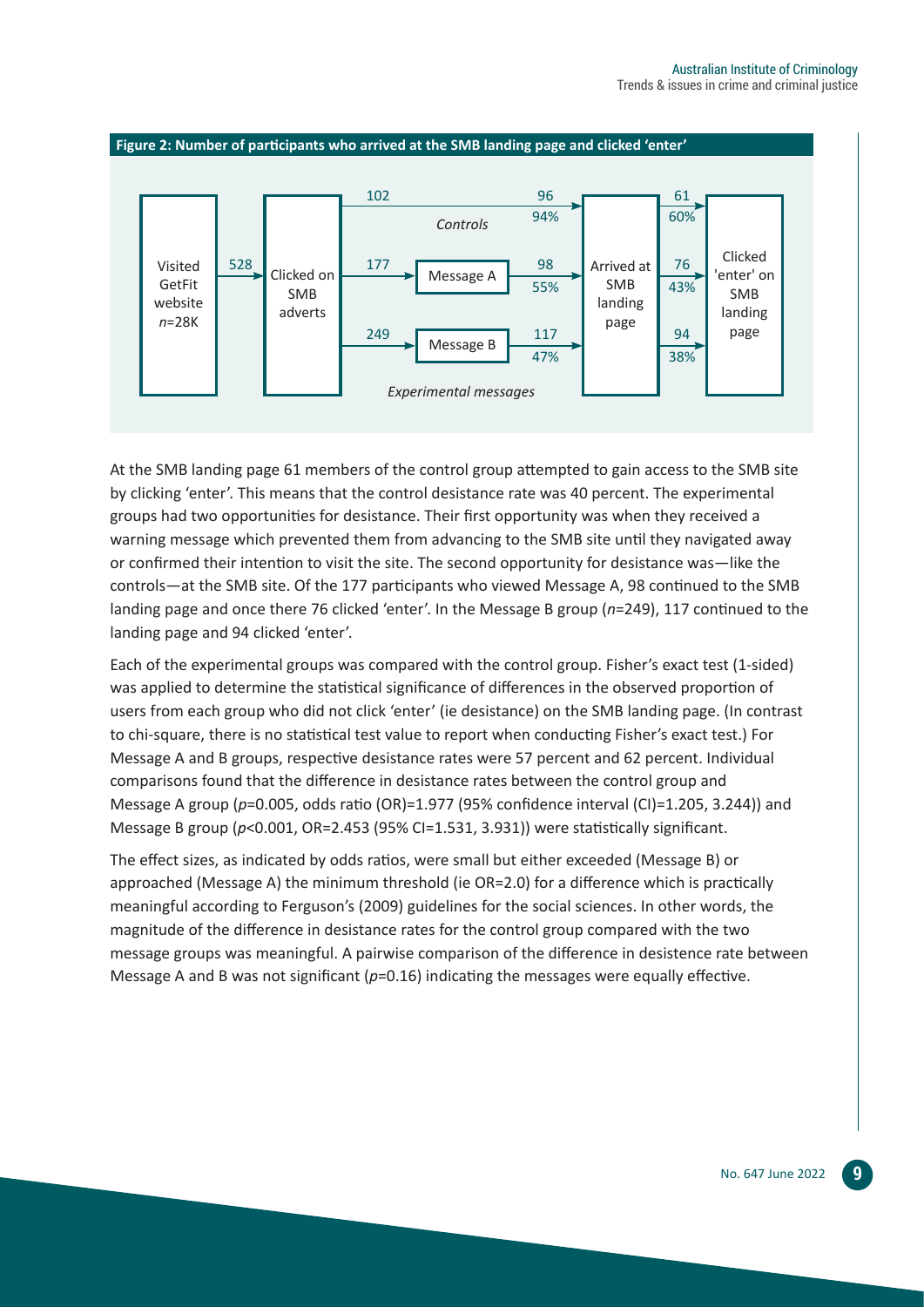# **Discussion**

Our study has demonstrated that individuals can be dissuaded from sharing sexual images if they receive an online warning message concerning a potential breach of CSAM laws. We believe that our findings are robust because the participants did not know they were being observed, and by randomly assigning the participants to control or experimental conditions we controlled for selection bias and other factors.

Importantly, it is very likely that participants exhibited real-life behaviours. Every dimension of GetFit and SMB was professionally designed. In fact, the SMB advert was markedly more attractive to users than the advert we used in the original 'barely legal' experiment (Prichard et al. 2022). This is evidenced by the fact that the original advert took 16 months to recruit a sufficient sample size, whereas the SMB advert took seven. Whether this was due to the type of pornography SMB purported to offer or the appearance of the adverts is unclear. Either way, the overall 'pitch' was evidently realistic from the perspective of internet users. Other indications that none of the users suspected the true research purposes of the websites include the fact that no complaints were received from users via the 'contact us' email address at GetFit, and neither GetFit nor SMB were subject to system trespass (hacking) attempts.

The warning messages in this experiment used colour and alert symbols appropriately, were simple and believable, did not disappear from participants' screens until they navigated away, and appeared to come from a highly credible source (the Office of the eSafety Commissioner). Given these features, it is perhaps not surprising that animation did not significantly increase message effectiveness. The animation was redundant because other features of the message had already caught participants' attention.

Of the many thousands of visitors to our men's fitness website, GetFit, 528 chose to click on the professionally designed SMB advert, which offered users free pornography if they uploaded their own images of women. The warning significantly reduced the click-through rate to the SMB website. The plainest interpretation of this finding is that, consistent with situational crime prevention literature (Clarke 2017; Wortley & Smallbone 2012), the warnings influenced some but not all participants' decision making by increasing their perception of the risks associated with the SMB website.

We believe that the results of our study can be generalised in two ways. First, although the messages used in the experiment specifically referred to the uploading of underage images, it is highly likely that they had a broader effect. While some of the participants may have been actually prepared to upload their own sexual image of a woman at the SMB website, others might have simply been curious about the pornography SMB purported to offer. For such individuals the warning message may have triggered generalised fears about the legality of the content at SMB*.* In other words, they may have wondered whether SMB contained CSAM. However, even where this was the case, the messages still demonstrated their crime prevention capacity by reducing the likelihood of distribution. This is because the messages diverted users away from a potentially criminogenic online environment—an online 'situation' where they could decide to share an image, regardless of their intentions prior to arriving at the SMB site. (In situational crime prevention terminology, the phenomenon whereby an intervention has an effect beyond its specific target is known as diffusion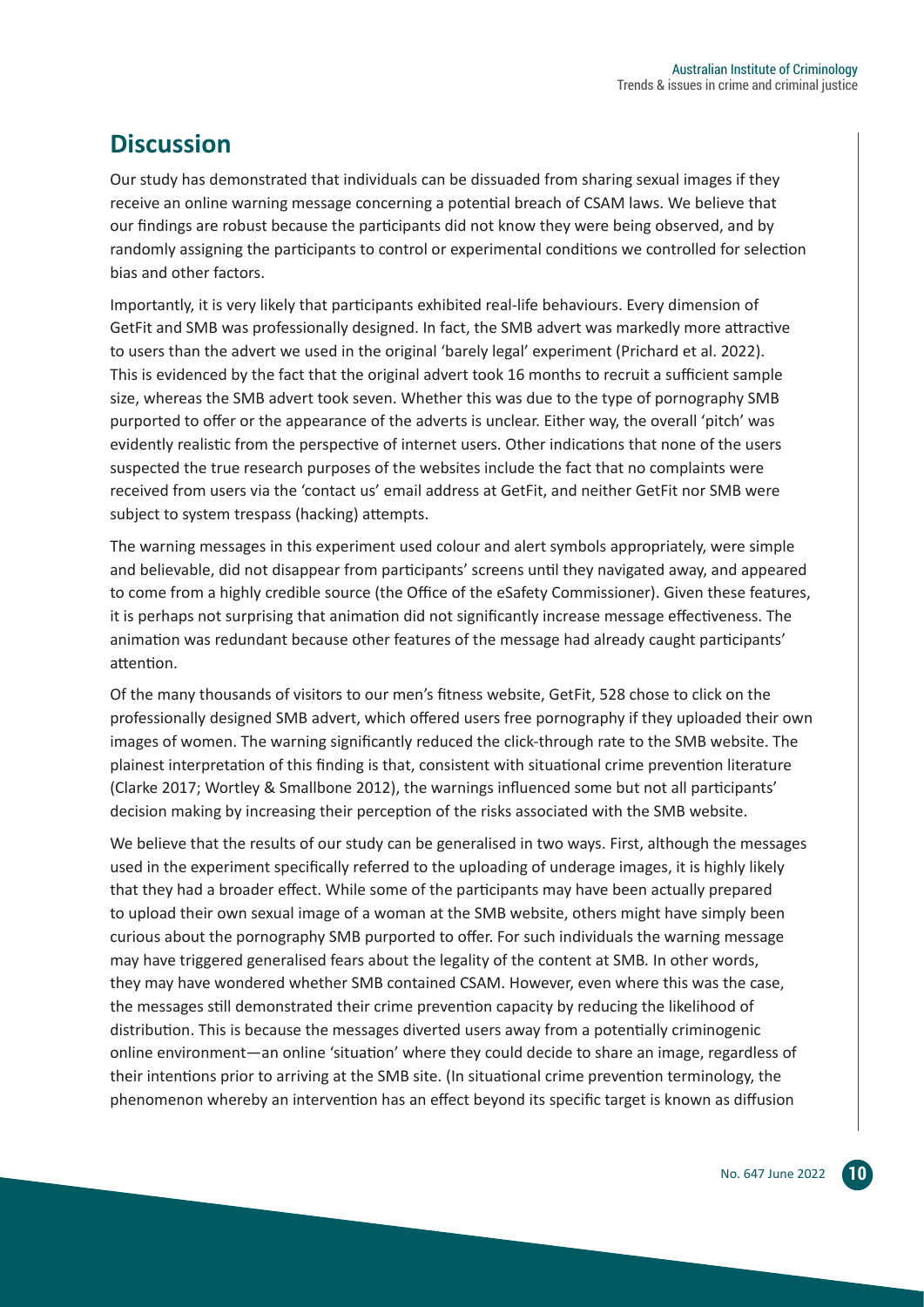of benefits (eg Guerette & Bowers 2009).) Just the same, we might expect that specific warnings to prevent IBA among adult populations would be even more effective if the content of the message referred to the criminality of some IBA behaviours.

Second, despite the fact that our participants are likely to have been men aged 18–32 years, in our view the findings have implications for preventing the sharing of CSAM by minors—particularly those in the 15–17-year-old age bracket. This age group has demonstrated similar patterns of behaviour to adults with regards to IBA (eg Office of the e-Safety Commissioner 2017b; Powell, Henry & Flynn 2018). Additionally, since the wording of our messages was simple, we do not see any grounds for concerns about aged-based differences in literacy. Nor does there appear to be a sound reason to expect that the age-related differences observed by Zaikina-Montgomery (2011) might operate if our message was trialled with 15–17-year-olds. In Zaikina-Montgomery's (2011) study, unlike the adult participants, adolescent participants appeared disinclined to believe a warning that police would be called after an attempt to access legal pornography. However, we see no reason for our message to stretch credulity in the minds of adolescents because our warning is a simple statement of fact: it is an offence in Australia to share sexual images of people who look under the age of 18 years.

Agencies developing messages specifically to target 15–17-year-olds would need to ensure that they adhered to the literature on message design. In our view, messages could be appropriate and beneficial for younger age groups, including those under the age of criminal responsibility particularly if messages were used to assist children to increase their online safety and reduce the risks of victimisation. However, very little indeed is known about message design in this context and great care would be warranted.

In terms of the limitations of this study, as discussed the main drawback of our honeypot method is the lack of data it yields about our participants. However, as we have argued previously (Prichard et al. 2022), this limitation is a fair trade-off for the benefits we have identified above. Six participants in the control group did not arrive at the SMB landing page. Why this occurred is not clear. Slow connectivity or computer speed might have led to a delay of a few seconds, during which the participants lost interest and navigated away. We cannot discern whether similar factors affected any participants in the experimental groups. Future experiments using the honeypot method to test the effect of messages will need to identify whether additional data can be ethically collected about participants' online behaviour while adequately protecting their anonymity.

# **Funding**

This project was funded by the Australian Research Council (DP160100601) and the Australian Institute of Criminology.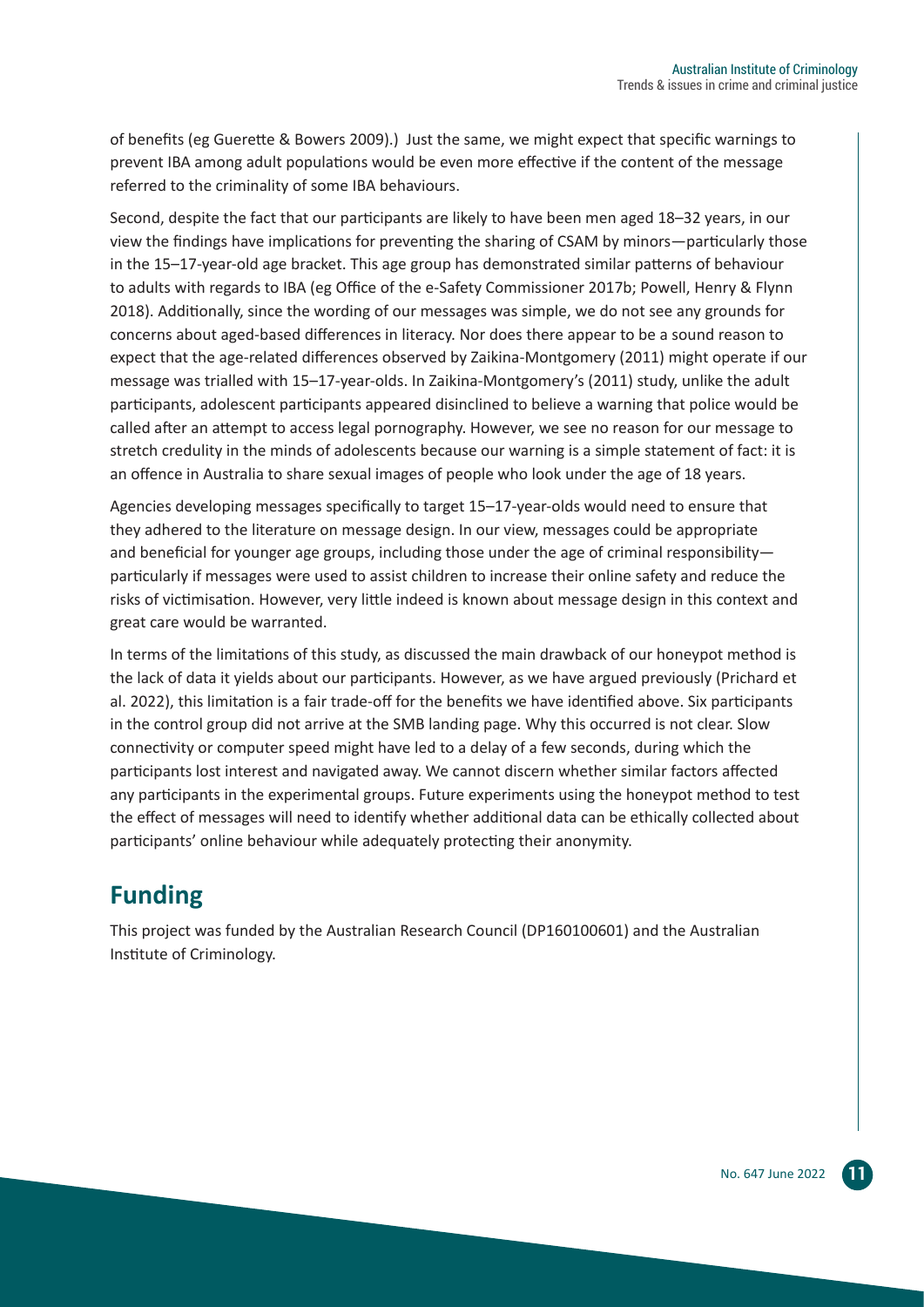# **References**

*URLs correct as at December 2021*

Australian Bureau of Statistics (ABS) 2016a. *Australian Demographic Statistics, Jun 2016.* https://www.abs.gov.au/AUSSTATS/abs@.nsf/DetailsPage/3101.0Jun 2016

Australian Bureau of Statistics (ABS) 2016b. *Household use of information technology.* https://www.abs.gov.au/ausstats/abs@.nsf/mf/8146.0

Belton E & Hollis V 2016. *A review of the research on children and young people who display harmful sexual behaviour online.* London: National Society for the Prevention of Cruelty to Children. https://learning.nspcc.org. uk/research-resources/2016/review-children-young-people-harmful-sexual-behaviour-online/

Blais E & Bacher JL 2007. Situational deterrence and claim padding: Results from a randomized field experiment. *Journal of Experimental Criminology* 3(4): 337–352. https://doi.org/10.1007/s11292-007-9043-z

Caillon J, Grall-Bronnec M, Saillard A, Leboucher J, Péré M & Challet-Bouju G 2021. Impact of warning pop-up messages on the gambling behaviour, craving, and cognitions of online gamblers: A randomized controlled trial. *Frontiers in Psychiatry* 12: 711431. https://doi.org/10.3389/fpsyt.2021.711431

Carpenter S, Shreeves M, Brown P, Zhu F & Zeng M 2018. Designing warnings to reduce identity disclosure. *International Journal of Human–Computer Interaction* 34(11): 1077–1084. https://doi.org/10.1080/10447318.2017.1413792

Clarke RV 2017. Situational crime prevention. In R Wortley & M Townsley (eds), *Environmental criminology and crime analysis*, 2nd ed. Abingdon: Routledge: 286–303

Coleman S 2007. *The Minnesota income tax compliance experiment: Replication of the social norms experiment*. https://doi.org/10.2139/ssrn.1393292

Crofts T, Lee M, McGovern A & Milivojevic S 2015. *Sexting and young people*. London: Palgrave Macmillan

Cross C 2016. Using financial intelligence to target online fraud victimisation: Applying a tertiary prevention perspective. *Criminal Justice Studies* 29(2): 125–142. https://doi.org/10.1080/1478601X.2016.1170278

Dodge A & Spencer DC 2018. Online sexual violence, child pornography or something else entirely? Police responses to non-consensual intimate image sharing among youth. *Social & Legal Studies* 27(5): 636–657. https://doi.org/10.1177/0964663917724866

Falligant JM, Alexander AA & Burkhart BR 2017. Risk assessment of juveniles adjudicated for possession of child sexual exploitation material. *Journal of Forensic Psychology Research and Practice* 17(2): 145–156. https://doi.org/10.1080/15228932.2017.1270640

Ferguson CJ 2009. An effect size primer: A guide for clinicians and researchers. *Professional Psychology: Research and Practice* 5: 532–538. https://doi.org/10.1037/a0015808

Gainsbury S, Aro D, Ball D, Tobar C & Russell A 2015. Determining optimal placement for pop-up messages: Evaluation of a live trial of dynamic warning messages for electronic gaming machines*. International Gambling Studies* 15(1): 141–158. https://doi.org/10.1080/14459795.2014.1000358

Gassó AM, Mueller-Johnson K & Gómez-Durán EL 2021. Victimization as a result of non-consensual dissemination of sexting and psychopathology correlates: An exploratory analysis. *International Journal of Environmental Research and Public Health* 18(12): 6564. https://doi.org/10.3390/ijerph18126564

Google 2020. Fighting child sexual abuse online. https://protectingchildren.google/intl/en/

Guerette RT & Bowers KJ 2009. Assessing the extent of crime displacement and diffusion of benefits: A review of situational crime prevention evaluations. *Criminology* 47(4): 1331–1368. https://doi.org/10.1111/j.1745-9125.2009.00177.x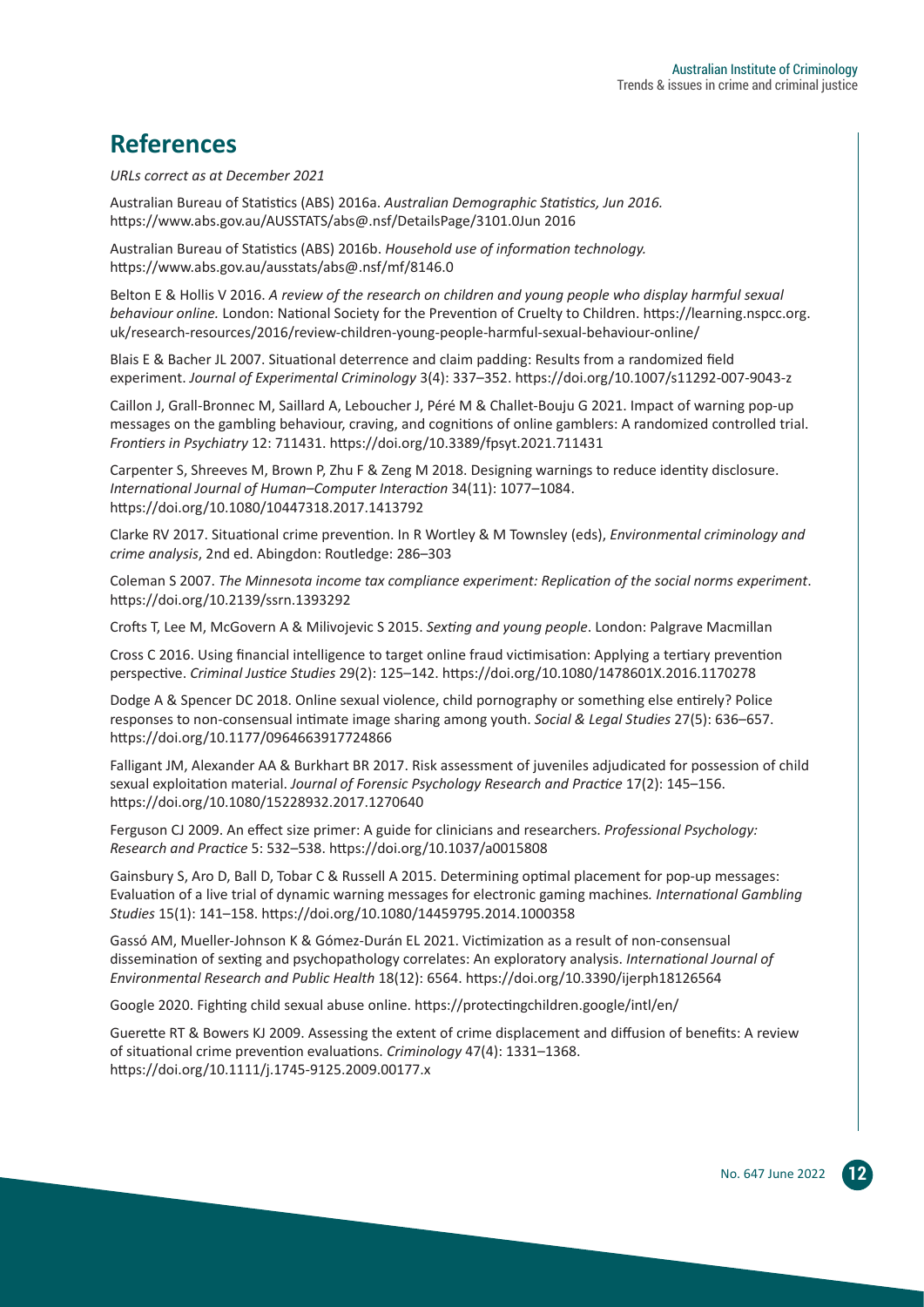Haddad A, Sauer J, Prichard J, Spiranovic C & Gelb K 2020. Gaming tasks as a method for studying the impact of warning messages on information behaviour. *Library Trends* 68(4): 576–598. https://doi.org/10.1353/lib.2020.0012

Henry N, Flynn A & Powell A 2019. Image-based sexual abuse: Victims and perpetrators. *Trends & issues in crime and criminal justice* no. 572. Canberra: Australian Institute of Criminology. https://www.aic.gov.au/publications/tandi/tandi572

Irvine M 2020. Google ads benchmarks for YOUR industry. The WordStream Blog. https://www.wordstream.com/blog/ws/2016/02/29/google-adwords-industry-benchmarks

Krone T, Smith RG, Cartwright J, Hutchings A, Tomison A & Napier S 2017. *Online child sexual exploitation offenders: A study of Australian law enforcement data*. Report to the Criminology Research Advisory Council. Canberra: Australian Institute of Criminology. https://www.aic.gov.au/crg/reports/crg-5812-13

Lee M, Crofts T, McGovern A & Milivojevic S 2015. Sexting among young people: Perceptions and practices. *Trends & issues in crime and criminal justice* no. 508. Canberra: Australian Institute of Criminology. https://www.aic.gov.au/publications/tandi/tandi508

Lee M, Crofts T, Salter M, Milivojevic S & McGovern A 2013. "Let's get sexting": Risk, power, sex and criminalisation in the moral domain. *International Journal for Crime and Justice* 2(1): 35–49. https://doi.org/10.5204/ijcjsd.v2i1.89

Lewis R 2018. Literature review on children and young people demonstrating technology-assisted harmful sexual behaviour. *Aggression and Violent Behaviour* 40: 1–11. https://doi.org/10.1016/j.avb.2018.02.011

Lochbuehler K, Mercincavage M, Tang KZ, Tomlin CD, Cappella JN & Strasser AA 2018. Effect of message congruency on attention and recall in pictorial health warning labels. *Tobacco Control* 27(3): 266–271. https://doi.org/10.1136/tobaccocontrol-2016-053615

Madigan S, Ly A, Rash CL, Van Ouytsel J & Temple JR 2018. Prevalence of multiple forms of sexting behavior among youth: A systematic review and meta-analysis. *JAMA Pediatrics* 172(4): 327–335. https://doi.org/10.1001/jamapediatrics.2017.5314

Martijn C, Smeets E, Jansen A, Hoeymans N & Schoemaker C 2009. Don't get the message: The effect of a warning text before visiting a pro-anorexia website. *International Journal of Eating Disorders* 42(2): 139–145. https://doi.org/10.1002/eat.20598

McNeish D & Scott S 2018. *Key messages from research on children and young people who display harmful sexual behaviour*. https://www.csacentre.org.uk/research-publications/key-messages/harmful-sexual-behaviour/

Mori C et al. 2020. The prevalence of sexting behaviors among emerging adults: A meta-analysis. *Archives of sexual behavior* 49(4): 1103–1119. https://doi.org/10.1007/s10508-020-01656-4

Office of the eSafety Commissioner 2017a. *Image-based abuse national survey: Summary report.* https://www.esafety.gov.au/research/image-based-abuse

Office of the e-Safety Commissioner 2017b. *Image-based abuse: Qualitative research summary.* https://www.esafety.gov.au/research/image-based-abuse

Powell A, Henry N & Flynn A 2018. Image-based sexual abuse. In WS DeKeseredy & M Dragiewicz (eds), *Routledge handbook of critical criminology.* Routledge: 305–315.

Prichard J, Krone T, Spiranovic C & Watters P 2019. Transdisciplinary research in virtual space: Can online warning messages reduce engagement with child exploitation material? In R Wortley, A Sidebottom, N Tilley & G Laycock (eds), *Routledge handbook of crime science*. Routledge: 309–319

Prichard J, Wortley R, Watters P, Spiranovic C, Hunn C & Krone T 2022. Effects of automated messages on internet users attempting to access "barely legal" pornography. *Sexual Abuse* 34(1): 106–124. https://doi.org/10.1177/10790632211013809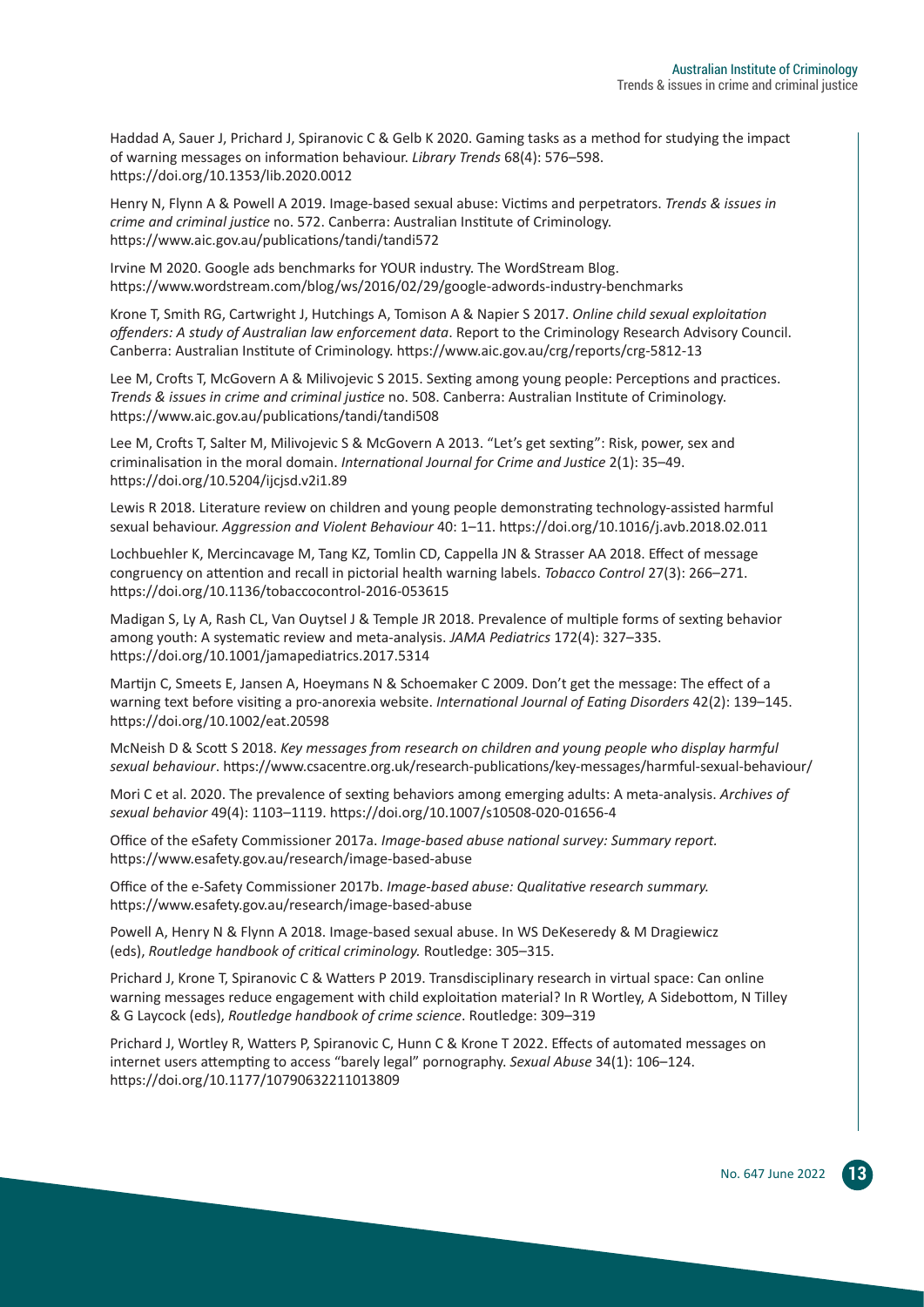Quayle E & Koukopoulos N 2019. Deterrence of online child sexual abuse and exploitation. *Policing* 13(3): 345–362. https://doi.org/10.1093/police/pay028

Rissel C, Richters J, de Visser RO, McKee A, Yeung A & Caruana T 2017. A profile of pornography users in Australia: Findings from the second Australian study of health and relationships. *Journal of Sex Research* 2: 227–240. https://doi.org/10.1080/00224499.2016.1191597

Robinson N 2006. Assault DVD suspects may all face charges. *The Australian,* October 25. https://web.archive. org/web/20061109020811/http://www.theaustralian.news.com.au/story/0,20867,20642653-5006785,00.html

Testa A, Maimon D, Sobesto B & Cukier M 2017. Illegal roaming and file manipulation on target computers: Assessing the effect of sanction threats on system trespassers' online behaviors. *Criminology and Public Policy* 16(3): 689–726. https://doi.org/10.1111/1745-9133.12312

Ullman JR & Silver NC 2018. Perceived effectiveness of potential music piracy warnings. *Proceedings of the Human Factors and Ergonomics Society Annual Meeting* 62(1): 1353–1357. https://doi.org/10.1177/1541931218621309

Wolak J, Finkelhor D, Walsh W & Treitman L 2018. Sextortion of minors: Characteristics and dynamics. *Journal of Adolescent Health* 62(1): 72–79. https://doi.org/10.1016/j.jadohealth.2017.08.014

Wortley R & Smallbone S 2012. *Internet child pornography: Causes, investigation, and prevention*. ABC-CLIO

Zaikina-Montgomery H 2011. *The dilemma of minors' access to adult content on the internet: A proposed warnings solution* (Doctoral thesis). University of Nevada, Reno, United States